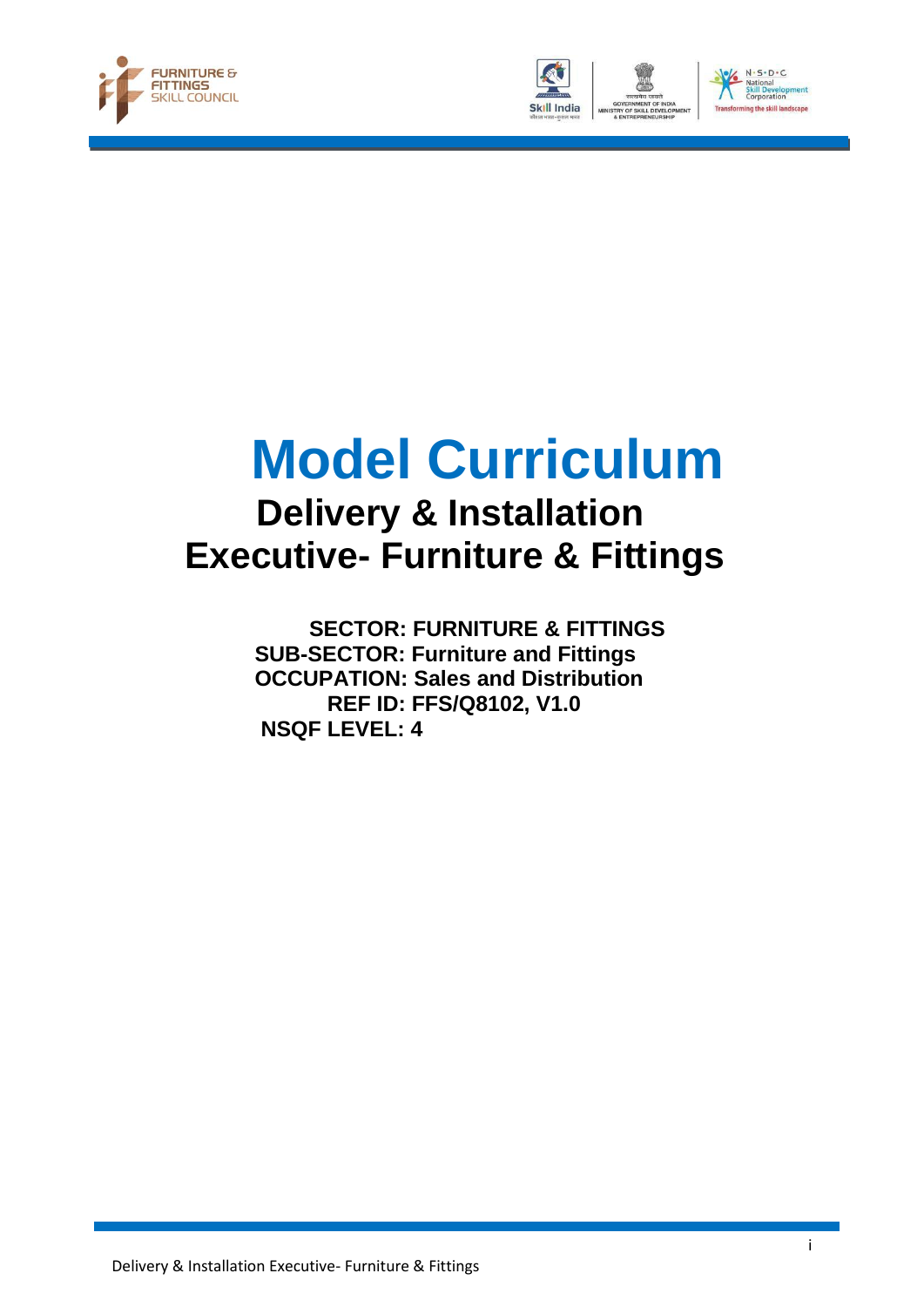







\*Valid up to the next review date of the Qualification Pack

(Furniture & Fittings Skill Council)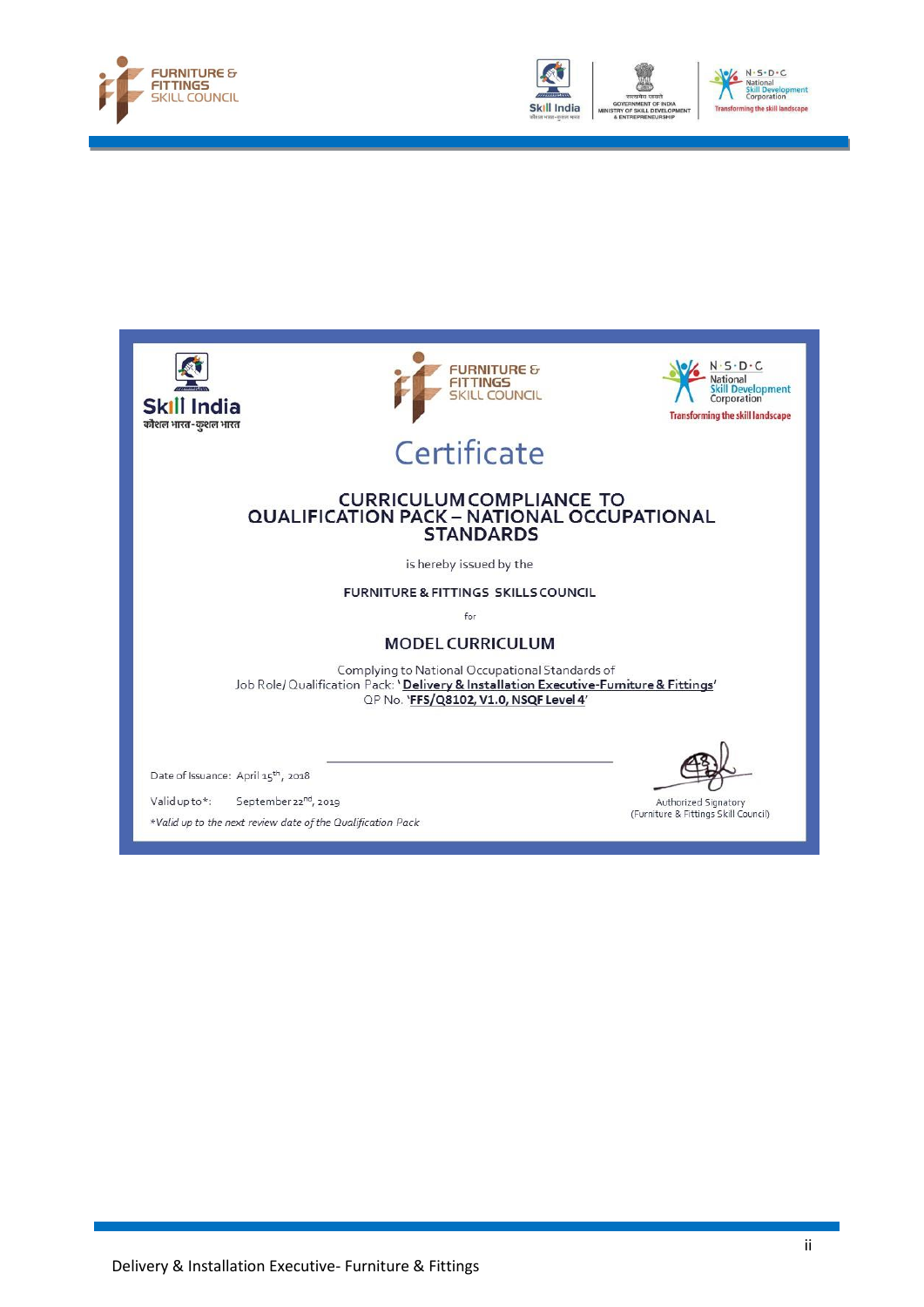



### **TABLE OF CONTENTS**

| 1. Curriculum                    |    |
|----------------------------------|----|
| 2. Trainer Prerequisites         | 08 |
| 3. Annexure: Assessment Criteria | 09 |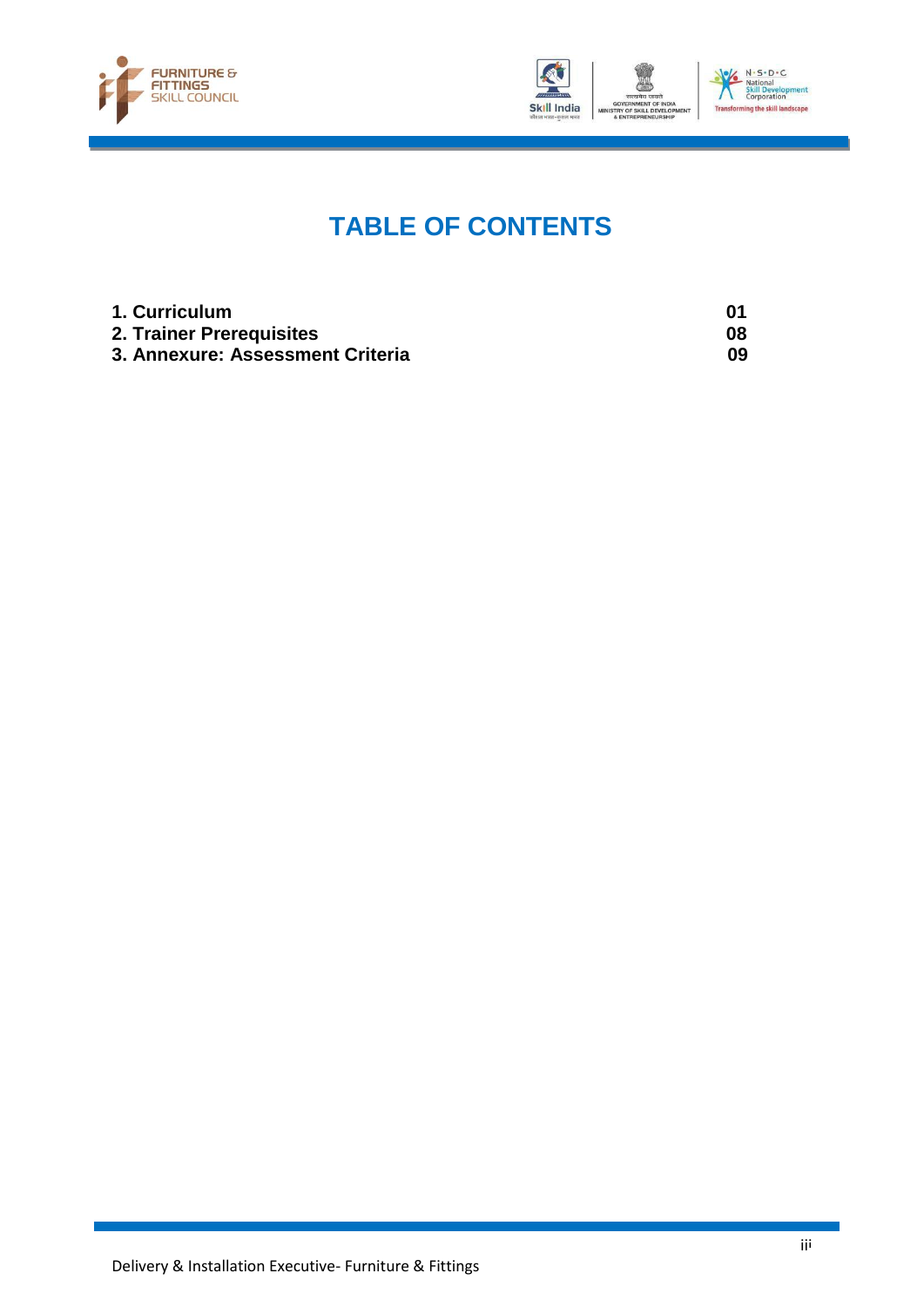



# <span id="page-3-0"></span>**Delivery & Installation Executive-Furniture & Fittings**

**CURRICULUM / SYLLABUS**

This program is aimed at training candidates for the job of a "Delivery & Installation Executive-Furniture & Fittings", in the "Furniture & Fittings" Sector/ Industry and aims at building the following key competencies amongst the learner.

| <b>Program Name</b>                                 |                                                                                                                                                                                                                                                                                                                                                                                                                                                                                                                                                                                                                                                                                                                                                                                                                                                                                                                                                                                                                                                                                                                                                                                   | Delivery & Installation Executive- Furniture & Fittings |            |
|-----------------------------------------------------|-----------------------------------------------------------------------------------------------------------------------------------------------------------------------------------------------------------------------------------------------------------------------------------------------------------------------------------------------------------------------------------------------------------------------------------------------------------------------------------------------------------------------------------------------------------------------------------------------------------------------------------------------------------------------------------------------------------------------------------------------------------------------------------------------------------------------------------------------------------------------------------------------------------------------------------------------------------------------------------------------------------------------------------------------------------------------------------------------------------------------------------------------------------------------------------|---------------------------------------------------------|------------|
| Qualification<br>Pack Name &<br><b>Reference ID</b> | FFS/Q8102, v1.0                                                                                                                                                                                                                                                                                                                                                                                                                                                                                                                                                                                                                                                                                                                                                                                                                                                                                                                                                                                                                                                                                                                                                                   |                                                         |            |
| <b>Version No.</b>                                  | 1.0                                                                                                                                                                                                                                                                                                                                                                                                                                                                                                                                                                                                                                                                                                                                                                                                                                                                                                                                                                                                                                                                                                                                                                               | <b>Version Update Date</b>                              | 10/10/2019 |
| Pre-requisites to<br><b>Training</b>                | Class X                                                                                                                                                                                                                                                                                                                                                                                                                                                                                                                                                                                                                                                                                                                                                                                                                                                                                                                                                                                                                                                                                                                                                                           |                                                         |            |
| <b>Training</b><br><b>Outcomes</b>                  | 1-2 years or relevant experience<br>After completing this programme, participants will be able to:<br>follow the guidelines of delivery to be done at client's place;<br>$\bullet$<br>follow techniques of handling, loading and unloading of shipment;<br>٠<br>follow the procedures for dealing with loss or damage during transit;<br>$\bullet$<br>deliver the shipment at the client's site according to the availability of<br>$\bullet$<br>the customer:<br>use basic tools, equipment required for installation of furniture and<br>$\bullet$<br>fittings;<br>install the furniture and fittings at client's site after interpreting the<br>$\bullet$<br>instruction manual/ guidelines of the organisation;<br>perform post-delivery activities by reporting to the management and<br>$\bullet$<br>handing over the devices and documents;<br>provide customer support in case of any complaints/ issues raised by<br>$\bullet$<br>customer;<br>ensure health and safety at client site/ workplace;<br>$\bullet$<br>maintain work area, tools and machines;<br>$\bullet$<br>work effectively with all the stakeholders for various functional<br>$\bullet$<br>activities. |                                                         |            |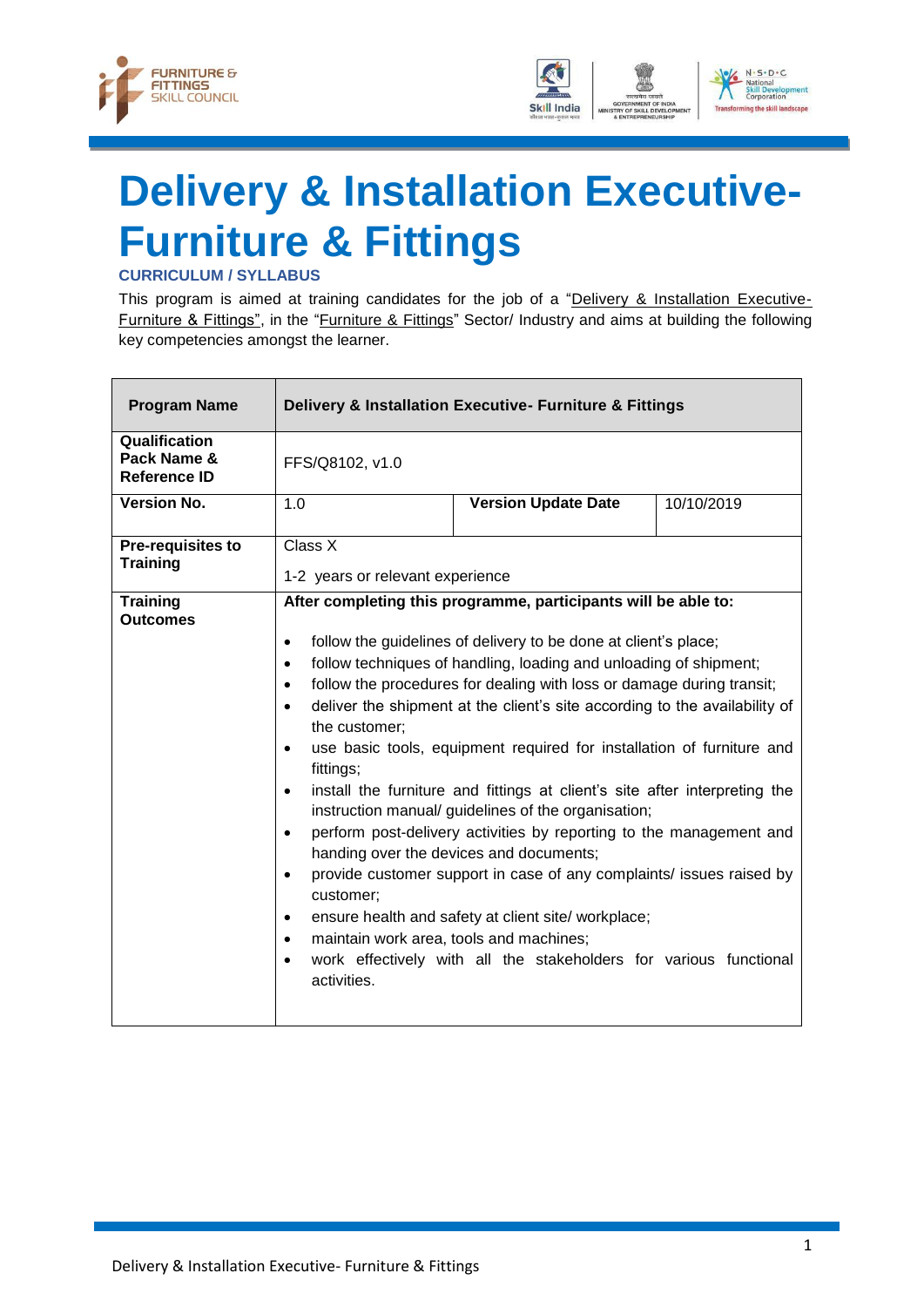



This course encompasses 8 out of 8 NOS (National Occupational Standards), of "Delivery & Installation Executive- Furniture & Fittings" Qualification Pack issued by "Furniture & Fittings Skill Council".

| <b>Sr No</b>   | <b>Module</b>                                                                                                                                                                                                                                                                  | <b>Key Learning Outcomes</b>                                                                                                                                                                                                                                                                                                                | <b>Equipment required</b> |
|----------------|--------------------------------------------------------------------------------------------------------------------------------------------------------------------------------------------------------------------------------------------------------------------------------|---------------------------------------------------------------------------------------------------------------------------------------------------------------------------------------------------------------------------------------------------------------------------------------------------------------------------------------------|---------------------------|
|                |                                                                                                                                                                                                                                                                                |                                                                                                                                                                                                                                                                                                                                             |                           |
| 1              | <b>Introduction to</b><br>the furniture<br>and fittings<br><b>industry</b><br><b>Theory</b><br><b>Duration</b><br>(hh:mm)<br>08:00<br><b>Practical</b><br><b>Duration</b><br>(hh:mm)<br>00:00<br><b>Corresponding</b><br><b>NOS Code</b><br><b>Bridge Module</b>               | Discuss about the furniture and fittings<br>$\bullet$<br>industry<br>Explain the role of a delivery &<br>$\bullet$<br>installation executive and its job<br>opportunities in the industry<br>Discuss about the career path of a<br>delivery & installation executive                                                                        |                           |
| $\overline{2}$ | <b>Understanding</b><br>the<br>organizational<br><b>context/</b><br>company/<br>employer<br><b>Theory</b><br><b>Duration</b><br>(hh:mm)<br>08:00<br><b>Practical</b><br><b>Duration</b><br>(hh:mm)<br>00:00<br><b>Corresponding</b><br><b>NOS Code</b><br><b>Bridge Module</b> | Explain the importance of code of<br>$\bullet$<br>conducts, policies, manuals, rules and<br>regulations followed in a typical<br>organization<br>Describe organization structure and<br>$\bullet$<br>hierarchy followed in a typical<br>organization<br>Describe functions of different divisions/<br>$\bullet$<br>teams of an organization |                           |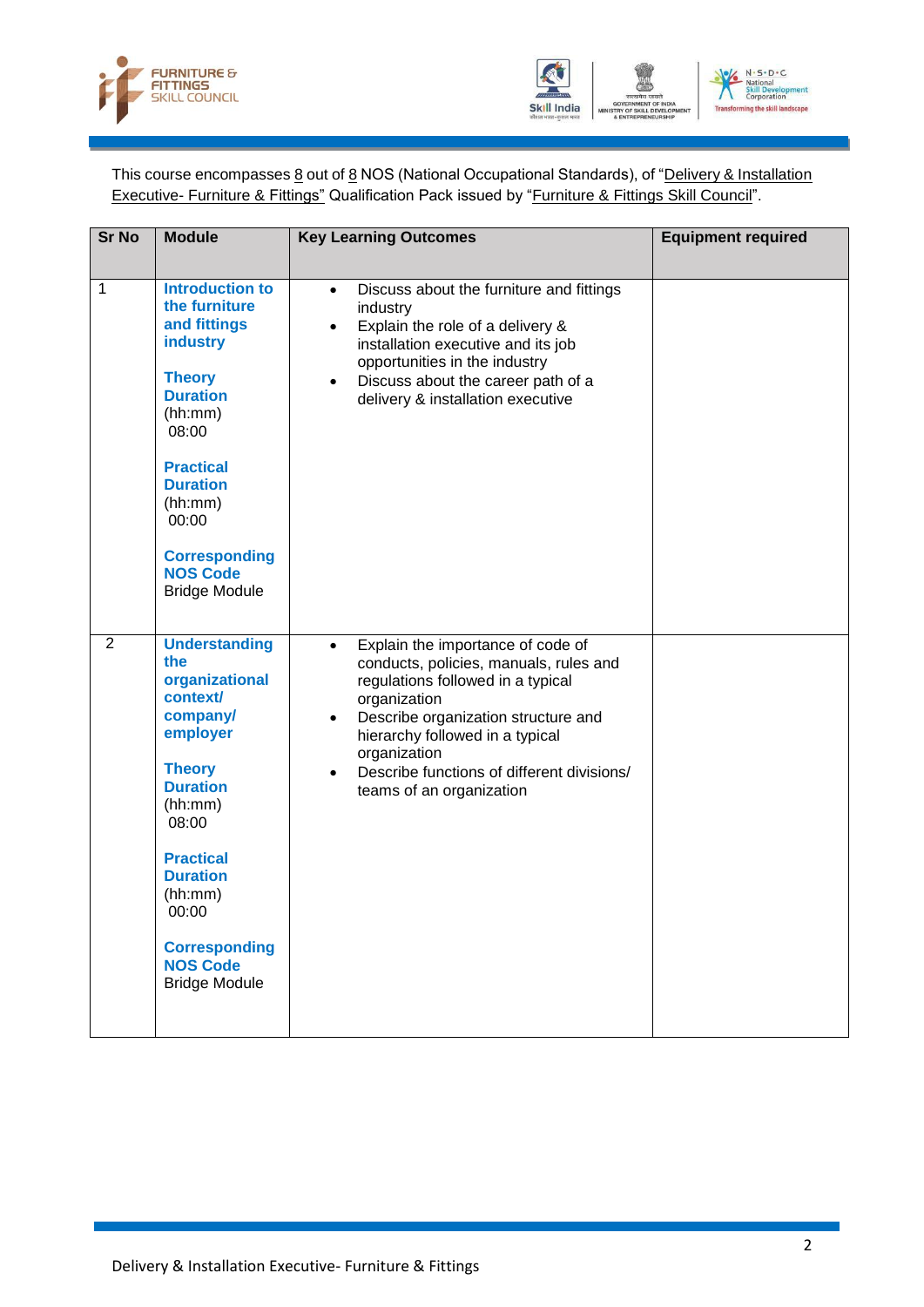





| 3 | <b>Maintenance of</b><br>work area,<br>tools and<br>machines<br><b>Theory</b><br><b>Duration</b><br>(hh:mm)<br>04:00<br><b>Practical</b><br><b>Duration</b><br>(hh:mm)<br>08:00<br><b>Corresponding</b><br><b>NOS Code</b><br><b>FFS/N8501</b> | Explain types of waste produced at the<br>$\bullet$<br>worksite<br>Explain contamination effects of dirt and<br>water on products<br>Demonstrate methods of minimizing<br>$\bullet$<br>waste and contamination<br>Discuss common faults with equipment<br>Explain the process to rectify the faulty<br>$\bullet$<br>equipment<br>Explain safety hazards associated with<br>routine maintenance of tools and<br>equipment<br>List several types of cleaning equipment<br>$\bullet$<br>and their usage<br>Demonstrate methods of cleaning and<br>maintaining tools, machines,<br>consumables as per the manufacturer<br>specification<br>Demonstrate how to store cleaning tools<br>$\bullet$<br>and agents safely after use<br>Demonstrate the methods of storing<br>$\bullet$<br>tools, machines, consumables safely to<br>prevent pilferage and theft                                                                                                                    |                                                                                                                                       |
|---|------------------------------------------------------------------------------------------------------------------------------------------------------------------------------------------------------------------------------------------------|---------------------------------------------------------------------------------------------------------------------------------------------------------------------------------------------------------------------------------------------------------------------------------------------------------------------------------------------------------------------------------------------------------------------------------------------------------------------------------------------------------------------------------------------------------------------------------------------------------------------------------------------------------------------------------------------------------------------------------------------------------------------------------------------------------------------------------------------------------------------------------------------------------------------------------------------------------------------------|---------------------------------------------------------------------------------------------------------------------------------------|
| 4 | <b>Ensure health</b><br>and safety at<br>workplace<br><b>Theory</b><br><b>Duration</b><br>(hh:mm)<br>04:00<br><b>Practical</b><br><b>Duration</b><br>(hh:mm)<br>04:00<br><b>Corresponding</b><br><b>NOS Code</b><br><b>FFS/N8601</b>           | Explain the importance of maintaining a<br>$\bullet$<br>healthy and safe work environment<br>Differentiate between the potential risk,<br>$\bullet$<br>hazard and threat at the workplace<br>List the safety, ergonomic, physical,<br>$\bullet$<br>biological, and chemical hazards at<br>workplace<br>Explain the precautionary measures to be<br>$\bullet$<br>taken to prevent different hazards<br>Discuss the ways of undertaking the first<br>$\bullet$<br>aid activities in case of different types of<br>accidents<br>Demonstrate the use of personal<br>protective equipment/ protective clothing<br>Demonstrate how to keep correct body<br>posture while standing, working, lifting<br>and carrying heavy materials<br>List various do's and don'ts of good<br>housekeeping practices<br>Demonstrate the methods of doing basic<br>safety checks for all machines, tools, and<br>electrical equipment before work<br>Explain various safety signs/ instructions | Masks, safety glasses,<br>ear muffs, safety<br>footwear, gloves, aprons,<br>first aid box,<br>different types of fire<br>extinguisher |
| 5 | <b>Handling</b><br>emergencies<br><b>Theory</b><br><b>Duration</b><br>(hh:mm)<br>04:00                                                                                                                                                         | List the precautionary measures for<br>$\bullet$<br>prevention of accidents at the workplace<br>List various common causes and types of<br>fires<br>List the common types of fire<br>extinguishers<br>Demonstrate the use of fire extinguishers                                                                                                                                                                                                                                                                                                                                                                                                                                                                                                                                                                                                                                                                                                                           | Masks, safety glasses,<br>ear muffs, safety<br>footwear, gloves, aprons,<br>first aid box,<br>different types of fire<br>extinguisher |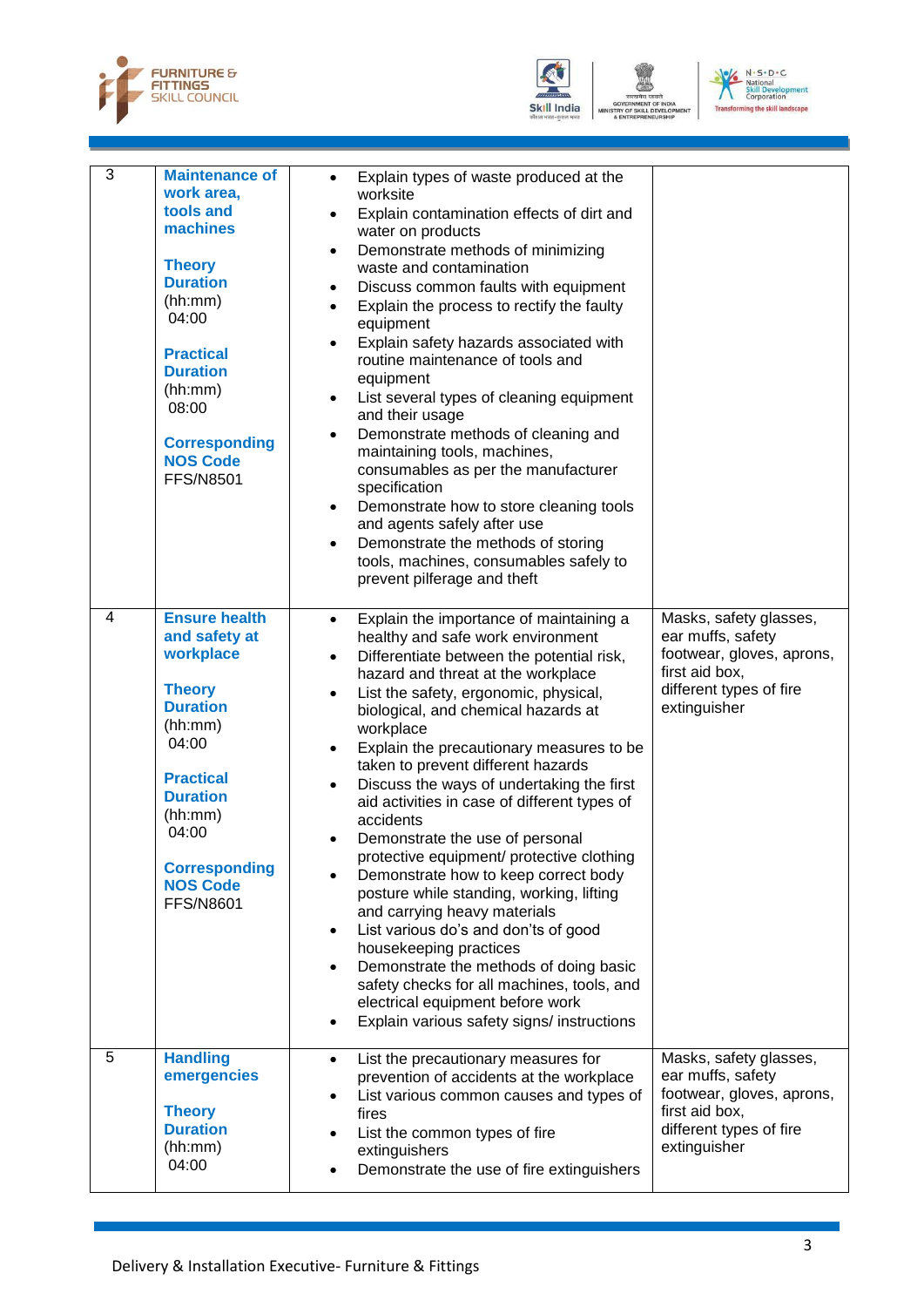





|                | <b>Practical</b><br><b>Duration</b><br>(hh:mm)<br>04:00<br><b>Corresponding</b><br><b>NOS Code</b><br><b>FFS/N8601</b>                                                                                                  | on different types of fires<br>Describe the evacuation procedures to<br>be followed in case of an emergency,<br>accident, fire, or a natural calamity<br>Demonstrate how to free a person from<br>electrocution<br>Demonstrate the correct rescue<br>techniques applied during fire hazards<br>Explain the importance of responding<br>$\bullet$<br>promptly and accurately to an accident<br>situation                                                                                                                                                                                                                                                                                      |  |
|----------------|-------------------------------------------------------------------------------------------------------------------------------------------------------------------------------------------------------------------------|----------------------------------------------------------------------------------------------------------------------------------------------------------------------------------------------------------------------------------------------------------------------------------------------------------------------------------------------------------------------------------------------------------------------------------------------------------------------------------------------------------------------------------------------------------------------------------------------------------------------------------------------------------------------------------------------|--|
| 6              | <b>Communication</b><br><b>skills</b><br><b>Theory</b><br><b>Duration</b><br>(hh:mm)<br>04:00<br><b>Practical</b><br><b>Duration</b><br>(hh:mm)<br>04:00<br><b>Corresponding</b><br><b>NOS Code</b><br><b>FFS/N8801</b> | State the importance of possessing<br>$\bullet$<br>effective communication skills<br>Explain the importance of setting up good<br>$\bullet$<br>working relationship with others<br>Explain the significance of active<br>$\bullet$<br>listening, correct receiving of information<br>and instructions<br>Describe the importance of seeking<br>$\bullet$<br>assistance/ clarification from supervisor/<br>senior<br>Describe the importance of discipline,<br>$\bullet$<br>ethics, and integrity for professional<br>success<br>Explain the reporting protocol in case of<br>queries on procedures, products, or any<br>problem<br>Demonstrate how to communicate<br>effectively with others |  |
| $\overline{7}$ | <b>Team building</b><br><b>Theory</b><br><b>Duration</b><br>(hh:mm)<br>04:00<br><b>Practical</b><br><b>Duration</b><br>(hh:mm)<br>04:00<br><b>Corresponding</b><br><b>NOS Code</b><br><b>FFS/N8801</b>                  | Discuss the importance of coordination<br>$\bullet$<br>with colleagues to achieve work<br>objectives<br>Explain the importance of sharing<br>information with team wherever and<br>whenever required to enhance quality<br>and productivity at workplace<br>Discuss how to manage interpersonal<br>conflict<br>Describe the significance of interacting<br>politely with team members<br>State the importance of following dress<br>code at workplace<br>Describe the importance of professional<br>skills such as planning and organizing,<br>problem solving, objection handling, and<br>critical thinking<br>Participate in team building activities<br>effectively                       |  |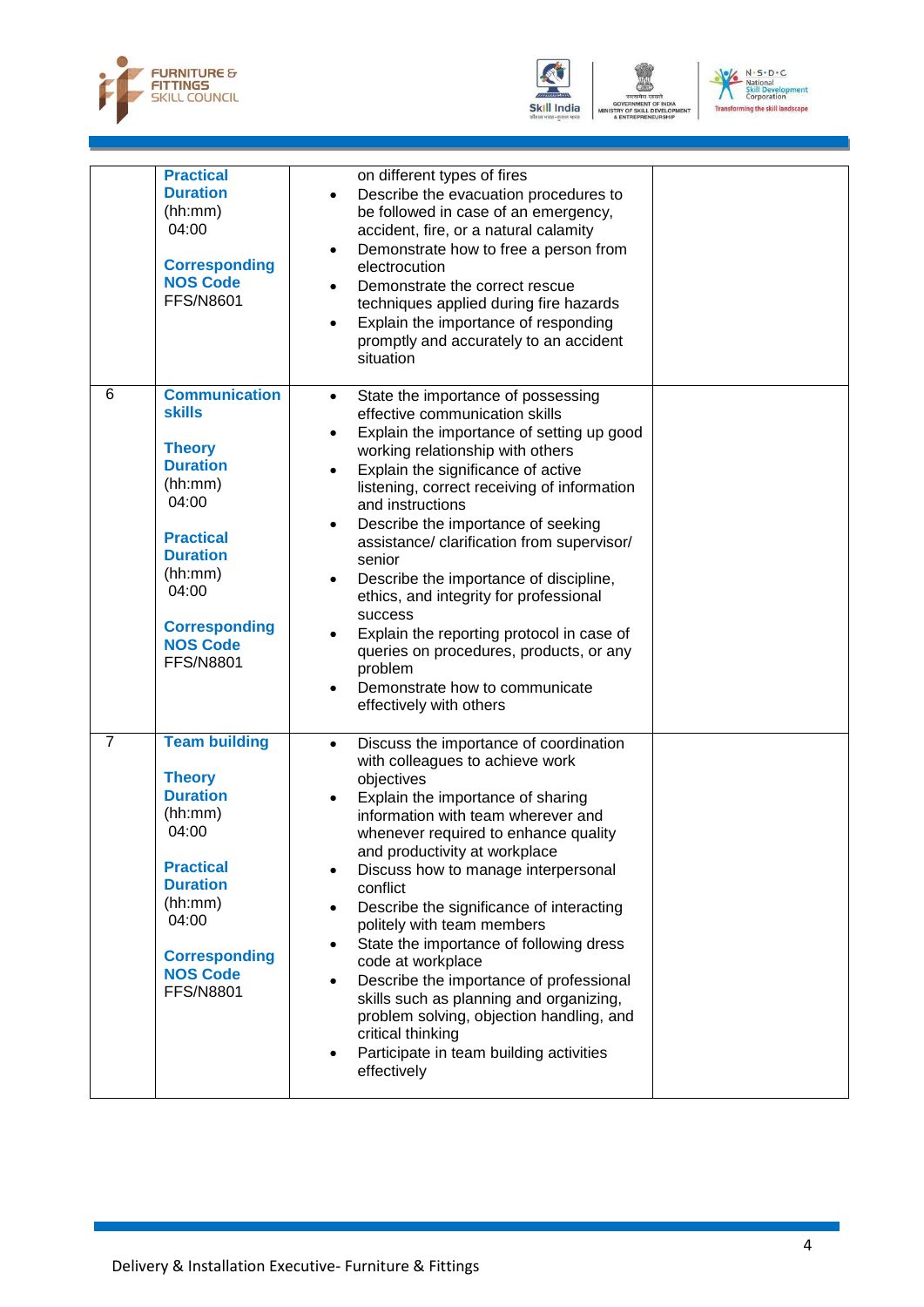





| $\overline{8}$ | <b>Preparing</b><br>shipment for<br>delivery<br><b>Theory</b><br><b>Duration</b><br>(hh:mm)<br>08:00<br><b>Practical</b><br><b>Duration</b><br>(hh:mm)<br>16:00<br><b>Corresponding</b><br><b>NOS Code</b><br><b>LSC/N3001</b>            | $\bullet$<br>$\bullet$<br>$\bullet$<br>٠<br>$\bullet$<br>$\bullet$<br>٠ | Describe about shipment<br>Describe about air waybills<br>Describe importance of knowing local<br>areas and routes<br>Explain about traffic rules, signage<br>List necessary equipment required for<br>shipment delivery<br>List steps for preparing delivery of<br>shipment<br>Demonstrate basic use of computer,<br>barcode scanner and GPS devices<br>Demonstrate reading of labels, traffic<br>signage, airway bills, shipment and<br>customer details<br>Demonstrate way of arranging shipment<br>in the vehicle optimally | Projector, barcode<br>scanner, corrugated<br>cardboard boxes, storage<br>bins, sample list, hand<br>held device, labels,<br>signages, printers,<br>scanners, packaging<br>symbols, GPS device                                                                                                                                                                                                                                                                                                                                                                                                                         |
|----------------|-------------------------------------------------------------------------------------------------------------------------------------------------------------------------------------------------------------------------------------------|-------------------------------------------------------------------------|---------------------------------------------------------------------------------------------------------------------------------------------------------------------------------------------------------------------------------------------------------------------------------------------------------------------------------------------------------------------------------------------------------------------------------------------------------------------------------------------------------------------------------|-----------------------------------------------------------------------------------------------------------------------------------------------------------------------------------------------------------------------------------------------------------------------------------------------------------------------------------------------------------------------------------------------------------------------------------------------------------------------------------------------------------------------------------------------------------------------------------------------------------------------|
| 9              | <b>Performing</b><br>delivery<br><b>Theory</b><br><b>Duration</b><br>(hh:mm)<br>16:00<br><b>Practical</b><br><b>Duration</b><br>(hh:mm)<br>24:00<br><b>Corresponding</b><br><b>NOS Code</b><br><b>LSC/N3002</b>                           | $\bullet$<br>$\bullet$<br>$\bullet$<br>$\bullet$<br>$\bullet$           | Describe the cash on delivery process<br>Describe the process of the delivery to<br>the customer in case customer is<br>available<br>Explain steps for delivery in case the<br>customer is not available at the<br>destination<br>Describe about additional charges<br>involved during the process<br>List all terms and conditions related to<br>customer payments<br>Demonstrate delivery activities in case of<br>a typical situation                                                                                        | Sample reports &<br>documents like tracking<br>sheet, Reporting forms,<br>Incident reports etc<br>Caution boards Do's and<br>Don'ts charts                                                                                                                                                                                                                                                                                                                                                                                                                                                                            |
| 10             | <b>Installing the</b><br>delivered<br>furniture and<br>fitting<br><b>Theory</b><br><b>Duration</b><br>(hh:mm)<br>16:00<br><b>Practical</b><br><b>Duration</b><br>(hh:mm)<br>44:00<br><b>Corresponding</b><br><b>NOS Code</b><br>FFS/N8102 | $\bullet$<br>$\bullet$                                                  | List the tools needed to unload and install<br>the delivered package<br>Explain the sequences of installation of<br>furniture and fittings<br>Demonstrate use of tools, power tools for<br>installation of the furniture<br>Demonstrate the steps of installation and<br>assembly of furniture and fittings                                                                                                                                                                                                                     | Electric impact drill<br>machine (rivel/sivel),<br>jigsaw machine, Sanding<br>Machine, smoothing<br>plane, cross peen<br>hammer, soft hammer,<br>mallet, hand saw, hack<br>saw, steel rule, steel<br>tape, plumb bob,<br>protractor, wing compass,<br>marking knife, marking<br>gauge, try square, bevel<br>square, spirit level, water<br>level pipe, bevel chisel,<br>mortise chisel, G cramp,<br>anchor fastner, flat drill<br>bits, centre pointed drill<br>bits, screw, masonary drill<br>bit, screw driver tip, flat<br>files, triangular file, slide<br>spanner, hand round file,<br>pincer, nail punch, screw |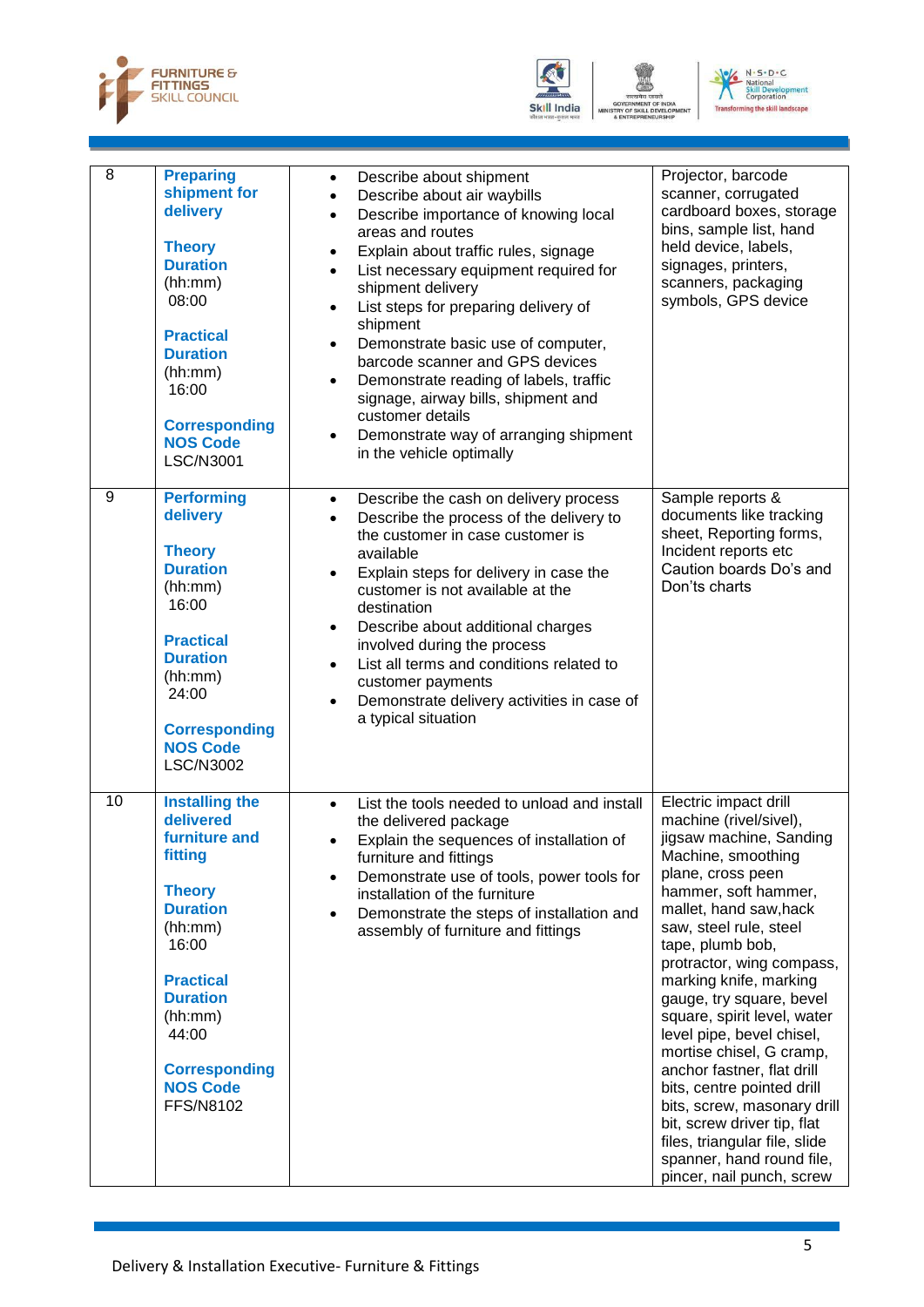





|    |                                                                                                                                                                                                                           |                                                                                                                                                                                                                                                                                                                                                                                                     | driver, oil stone, sand and<br>emery paper, hole saw<br>cutter bits, allen key set,<br>zorik/ rustlick baby,<br>grease, oil can, nose<br>plier, nails, pin nails,<br>pozidrive countersunk<br>screw, silent hinges,<br>hinges, FR roller based<br>bottom mounted runner,<br>telescopic runner side<br>mounted, bottom<br>mounted concealed<br>runner silent system,<br>undermount runner, wire<br>basket, raxtex minifex,<br>dowel, connecting screw,<br>suspension bracket, rail<br>for suspension bracket,<br>shelf pins, PVC legs with<br>clips, ply board, MDF<br>board, sunmica/ laminate,<br>adhesive, edge, edge<br>banding tape, cabinet<br>handles, mortice lock with<br>pin cylinder, rim lock, verti<br>bolt lock, cylindrical lock |
|----|---------------------------------------------------------------------------------------------------------------------------------------------------------------------------------------------------------------------------|-----------------------------------------------------------------------------------------------------------------------------------------------------------------------------------------------------------------------------------------------------------------------------------------------------------------------------------------------------------------------------------------------------|------------------------------------------------------------------------------------------------------------------------------------------------------------------------------------------------------------------------------------------------------------------------------------------------------------------------------------------------------------------------------------------------------------------------------------------------------------------------------------------------------------------------------------------------------------------------------------------------------------------------------------------------------------------------------------------------------------------------------------------------|
| 11 | <b>Reviewing post</b><br>completion of<br>work<br><b>Theory</b><br><b>Duration</b><br>(hh:mm)<br>08:00<br><b>Practical</b><br><b>Duration</b><br>(hh:mm)<br>16:00<br><b>Corresponding</b><br><b>NOS Code</b><br>FFS/N8102 | Explain way of conducting post<br>installation check with respect to<br>placement, levelling and configuration<br>against the manual<br>Explain importance of noting inputs/<br>feedback received during delivery and<br>installation to incorporate in future<br>Demonstrate way of checking the final<br>assembled and installed product for any<br>error                                         |                                                                                                                                                                                                                                                                                                                                                                                                                                                                                                                                                                                                                                                                                                                                                |
| 12 | <b>Performing</b><br>post-delivery<br><b>activities</b><br><b>Theory</b><br><b>Duration</b><br>(hh:mm)<br>08:00<br><b>Practical</b><br><b>Duration</b>                                                                    | Explain the process to be followed for<br>$\bullet$<br>delivered and undelivered packages<br>List the information to be reported to the<br>$\bullet$<br>senior<br>List the forms to be filled post delivery<br>Explain the importance of following all the<br>required post-delivery activities as per the<br>organisation policy<br>Demonstrate post-delivery activities of a<br>typical situation | Sample reports,<br>documents like pick-up<br>schedule sheet, reporting<br>forms, incident reports,<br>do's and don'ts charts                                                                                                                                                                                                                                                                                                                                                                                                                                                                                                                                                                                                                   |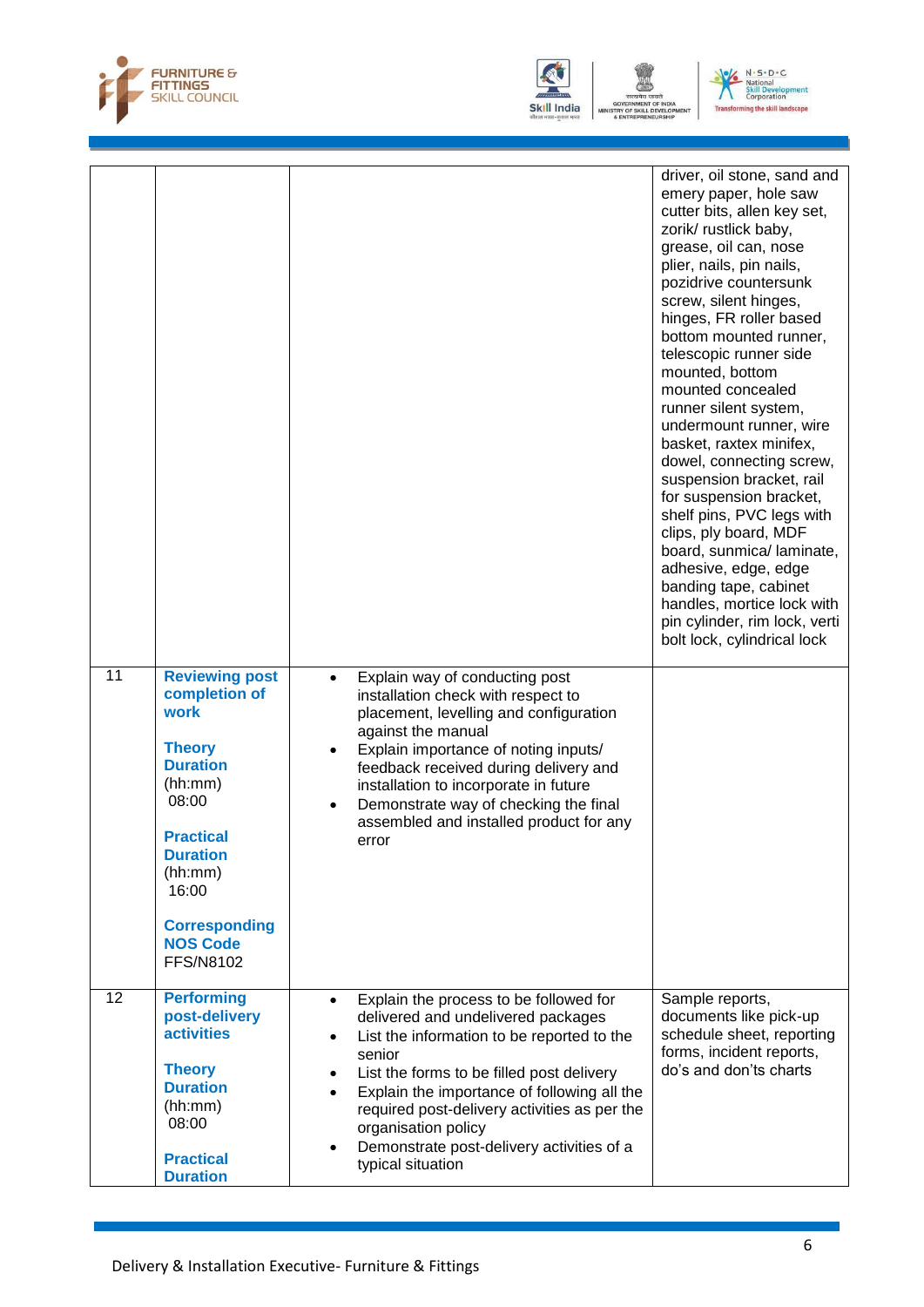





|    | (hh:mm)<br>20:00<br><b>Corresponding</b><br><b>NOS Code</b><br>LSC/N3003                                                                                                                              |                                                                                                                                                                                                                                                                                                                                                                                                                                                                                                                                                                                                                                                                                                                                                                                                                                                                                                                                                                                                                                                                                                                                                                                                                                                                                                                                                                                                                                                                                                                                                                                                                                                                                                                                                    |                                    |
|----|-------------------------------------------------------------------------------------------------------------------------------------------------------------------------------------------------------|----------------------------------------------------------------------------------------------------------------------------------------------------------------------------------------------------------------------------------------------------------------------------------------------------------------------------------------------------------------------------------------------------------------------------------------------------------------------------------------------------------------------------------------------------------------------------------------------------------------------------------------------------------------------------------------------------------------------------------------------------------------------------------------------------------------------------------------------------------------------------------------------------------------------------------------------------------------------------------------------------------------------------------------------------------------------------------------------------------------------------------------------------------------------------------------------------------------------------------------------------------------------------------------------------------------------------------------------------------------------------------------------------------------------------------------------------------------------------------------------------------------------------------------------------------------------------------------------------------------------------------------------------------------------------------------------------------------------------------------------------|------------------------------------|
| 13 | <b>Customer</b><br>support<br><b>Theory</b><br><b>Duration</b><br>(hh:mm)<br>08:00<br><b>Practical</b><br><b>Duration</b><br>(hh:mm)<br>16:00<br><b>Corresponding</b><br><b>NOS Code</b><br>FFS/N8103 | List and prioritise the customer issues<br>$\bullet$<br>Describe the information and tools<br>$\bullet$<br>required for resolving the issues<br>Explain the significance of warranty of<br>$\bullet$<br>product before giving any service<br>Demonstrate basic carpentry skill in<br>$\bullet$<br>resolving problem related to installation<br>Explain the process to be followed in<br>$\bullet$<br>case the customer problem is not<br>resolved<br>List the steps to be followed after solving<br>$\bullet$<br>the customer issue                                                                                                                                                                                                                                                                                                                                                                                                                                                                                                                                                                                                                                                                                                                                                                                                                                                                                                                                                                                                                                                                                                                                                                                                                | Sample reports, do's and<br>don'ts |
|    | <b>Total Duration</b>                                                                                                                                                                                 | Unique Equipment Required for the QP:                                                                                                                                                                                                                                                                                                                                                                                                                                                                                                                                                                                                                                                                                                                                                                                                                                                                                                                                                                                                                                                                                                                                                                                                                                                                                                                                                                                                                                                                                                                                                                                                                                                                                                              |                                    |
|    | <b>Theory</b><br><b>Duration:</b><br>100:00<br><b>Practical</b><br><b>Duration:</b><br>160:00                                                                                                         | Masks, safety glasses, ear muffs, safety footwear, gloves, aprons, first aid box,<br>different types of fire extinguisher Projector, barcode scanner, corrugated<br>cardboard boxes, storage bins, sample list, hand held device, labels, signages,<br>printers, scanners, packaging symbols, GPS device<br>Sample reports, documents like pick-up schedule sheet, reporting forms,<br>incident reports, do's and don'ts charts<br>Electric impact drill machine (rivel/sivel), jigsaw machine, Sanding Machine,<br>smoothing plane, cross peen hammer, soft hammer, mallet, hand saw, hack<br>saw, steel rule, steel tape, plumb bob, protractor, wing compass, marking<br>knife, marking gauge, try square, bevel square, spirit level, water level pipe,<br>bevel chisel, mortise chisel, G cramp, anchor fastner, flat drill bits, centre<br>pointed drill bits, screw, masonary drill bit, screw driver tip, flat files, triangular<br>file, slide spanner, hand round file, pincer, nail punch, screw driver, oil stone,<br>sand and emery paper, hole saw cutter bits, allen key set, zorik/ rustlick baby,<br>grease, oil can, nose plier, nails, pin nails, pozidrive countersunk screw, silent<br>hinges, hinges, FR roller based bottom mounted runner, telescopic runner side<br>mounted, bottom mounted concealed runner silent system, undermount<br>runner, wire basket, raxtex minifex, dowel, connecting screw, suspension<br>bracket, rail for suspension bracket, shelf pins, PVC legs with clips, ply board,<br>MDF board, sunmica/ laminate, adhesive, edge, edge banding tape, cabinet<br>handles, mortice lock with pin cylinder, rim lock, verti bolt lock, cylindrical lock<br>Classroom Aids: Whiteboard, marker, duster |                                    |

Grand Total Course Duration: **260 Hours, 0 minutes**

*(This syllabus/curriculum has been approved by Furniture & Fittings Skill Council)*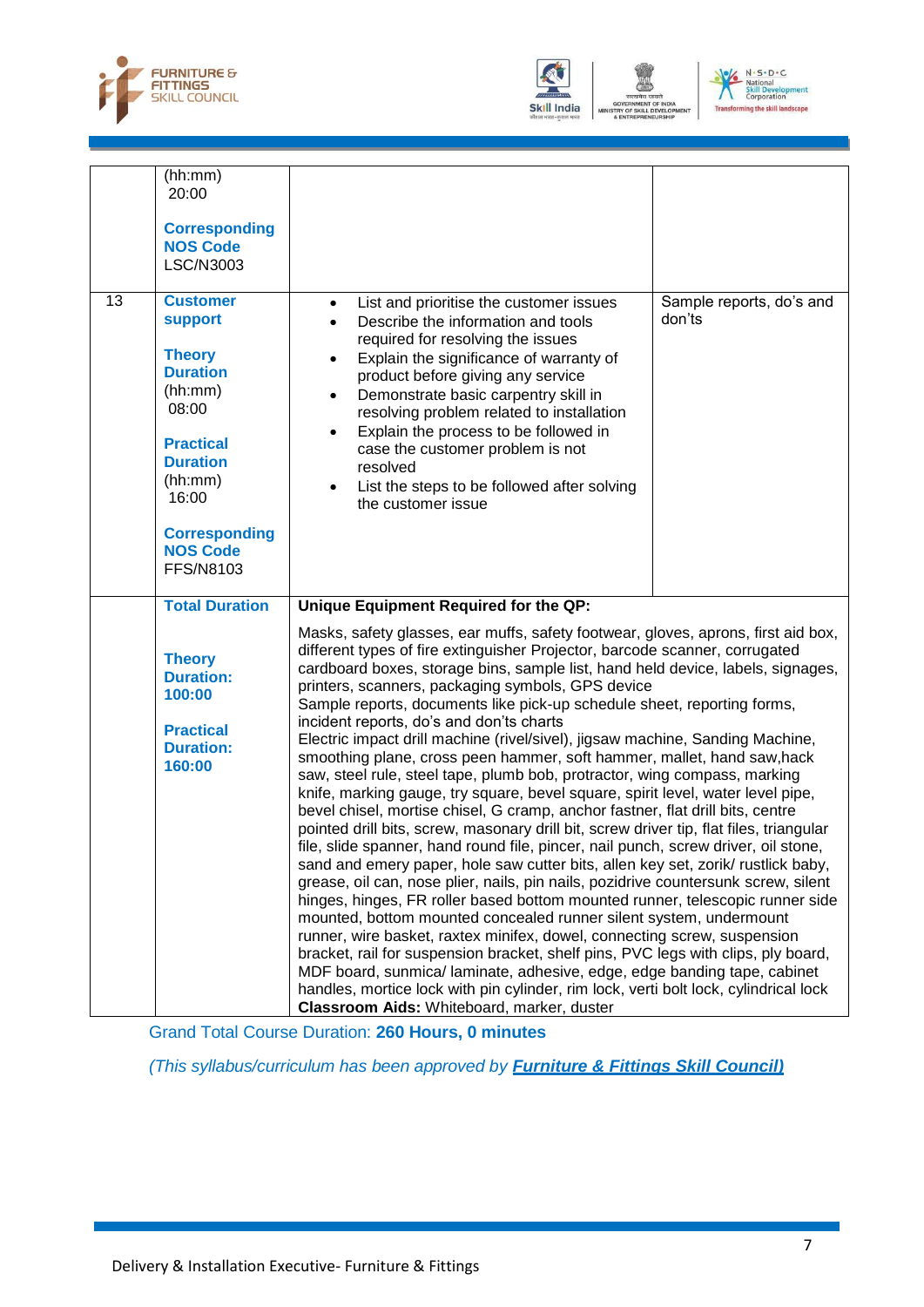



### <span id="page-10-0"></span>**Trainer Prerequisites for Job role: "Delivery & Installation Executive-Furniture & Fittings" mapped to Qualification Pack: "FFS/Q8102, v1.0"**

| Sr.<br>No.     | Area                                                   | <b>Details</b>                                                                                                                                                                                                                                                                               |
|----------------|--------------------------------------------------------|----------------------------------------------------------------------------------------------------------------------------------------------------------------------------------------------------------------------------------------------------------------------------------------------|
| $\mathbf{1}$   | <b>Description</b>                                     | To deliver accredited training service, mapping to the curriculum detailed<br>above, in accordance with the Qualification Pack "FFS/Q8102, v1.0".                                                                                                                                            |
| 2              | Personal<br><b>Attributes</b>                          | Should have good communication skills<br>Should be good in spoken and written English language<br>Should have a pleasing personality and a desire to help students learn<br>Should be computer and digital media savvy<br>Should be willing to learn new technology and latest market trends |
| 3              | <b>Minimum</b><br><b>Educational</b><br>Qualifications | Minimum $12th$ class<br>Minimum age 25 year                                                                                                                                                                                                                                                  |
| 4a             | Domain<br><b>Certification</b>                         | Certified for Job Role: "Delivery & Installation Executive- Furniture & Fittings"<br>mapped to QP: "FFS/Q8102". Minimum accepted score 80% as per the FFSC<br>guideline.                                                                                                                     |
| 4 <sub>b</sub> | <b>Platform</b><br><b>Certification</b>                | Recommended that the Trainer is certified for the Job Role: "Trainer", mapped<br>to the Qualification Pack: "MEP/Q2601". Minimum accepted score as per<br>respective SSC guideline is 80%.                                                                                                   |
| 5              | <b>Experience</b>                                      | Minimum five years of site experience in delivery and installation<br>$\bullet$                                                                                                                                                                                                              |